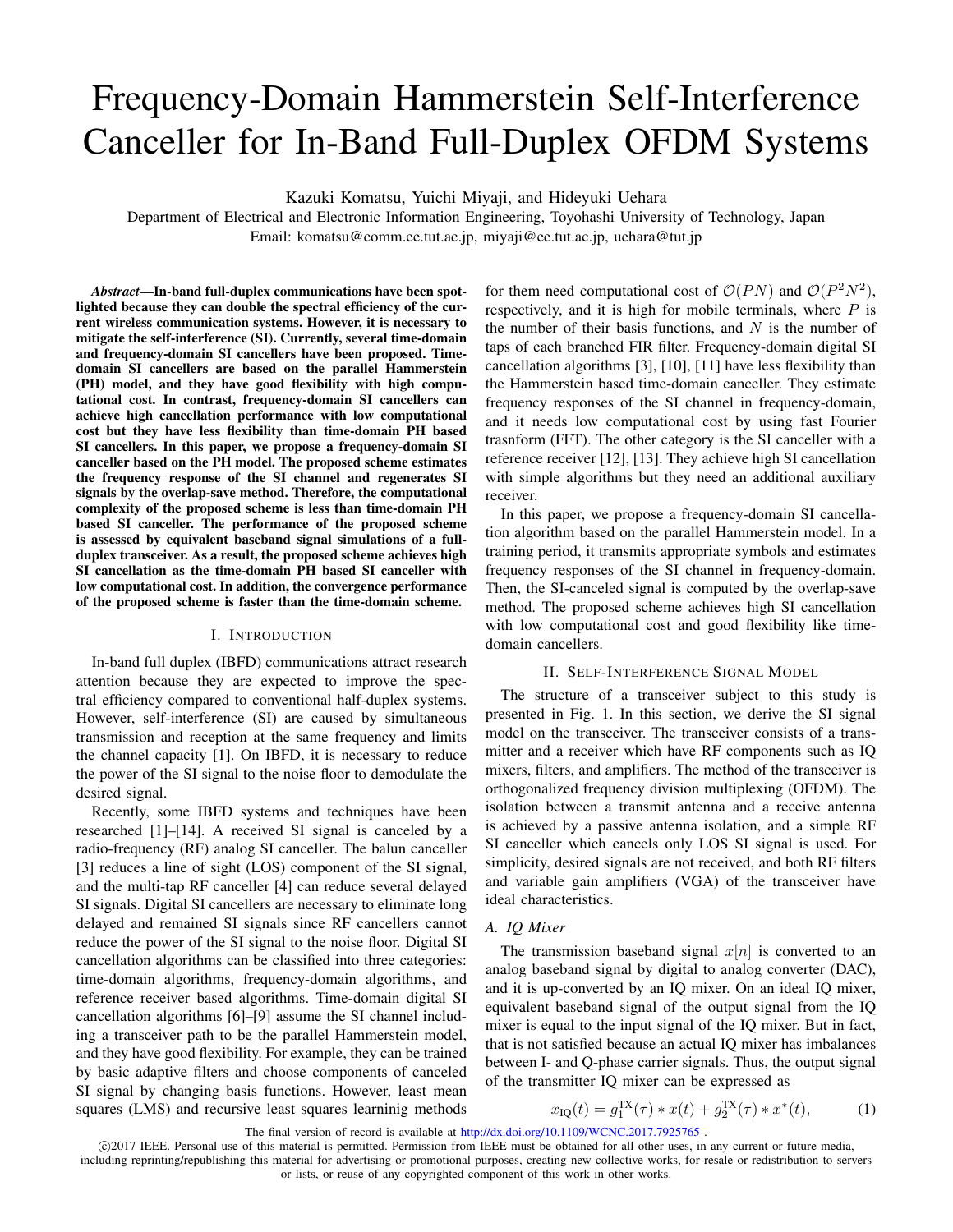

 $P_{\text{e}}(n) = P_{\text{e}}(n)$   $P_{\text{e}}(n) = P_{\text{e}}(n)$  $P_{16}$ ,  $P_{26}$   $P_{16}$   $P_{17}$   $P_{18}$   $P_{19}$ Fig. 1. A model of the assumed full duplex transceiver.

sponses of the transmitter IQ mixer [[15\]](#page-5-10), and the binary  $f * g$  denotes a convolution of *f* and *g*. An indicator of the imbalance is called image rejection rate (IRR), and it is defined as is defined as

$$
IRR^{TX}(f) = \frac{|G_1^{TX}(f)|^2}{|G_2^{TX}(f)|^2},
$$
\n(2)

where  $G_1^{\text{TX}}(f)$  and  $G_2^{\text{RX}}(f)$  are frequency responses of  $g_1^{\text{TX}}(t)$ and  $g_2^{TX}(t)$ , respectively.

On the assumption that  $G_1^{TX}(f)$  and  $G_2^{TX}(f)$  are constant at a whole band, The output signal of the transmitter IQ mixer can be simplified to

$$
x_{\rm IQ}(t) = x(t) + \frac{x^*(t)}{\text{IRR}^{\text{TX}}}.
$$
 (3)

On the same assumption, the output signal of the receiver IQ mixer can be written by

$$
y_{\rm IQ}(t) = y_{\rm VGA}(t) + \frac{y_{\rm VGA}^*(t)}{\rm IRR}.
$$
\n(4)

where IRR<sup>RX</sup> is an IRR of the receiver IQ mixer, and  $y_{VGA}(t)$ is the output signal of the receiver VGA.

## *B. Power Amplifier*

The output signal of the transmitter IQ mixer  $x_{\text{IQ}}(t)$  is amplified by the power amplifier (PA) before transmitting from the antenna. Practical characteristics of a PA can be assumed to be linear at low output power, but the distorted output signal cannot be ignored for SI cancellers at high output power. The output signal at the PA is expressed as

$$
x_{PA}(t) = f_{PA}(\tau) * (a_1 x_{IQ}(t) + x_{IMD}(t)),
$$
\n
$$
x_{IMD}(t) = a_3 \psi_3(x_{IQ}(t)) + a_5 \psi_5(x_{IQ}(t)) + \cdots,
$$
\n
$$
\psi_p(x) = x |x|^{p-1},
$$
\n(5)

where  $f_{PA}(\tau)$  is an impulse response of the PA, and  $x_{IMD}(t)$ is an intermodulation distortion signal, and  $a_p$  is a gain of a distorted signal *ψp*.

The indicator of the nonlinearity is called input intercept point,  $\text{IP}_p$ , or output intercept point,  $\text{OP}_p$ . When the power of the linear output signal is equal to the power of the third distorted output signal, the power of the input signal is equal to  $\text{HP}_3$ , and the power of the output signal is equal to  $\text{OP}_3$ .

#### <span id="page-1-0"></span>*C. Self-Interference Coupling Channel*

The received SI signal at the receive antenna can be written by

$$
y_{\text{ANT}}(t) = h(\tau) * x_{\text{PA}}(t) + n_{\text{th}}(t), \tag{6}
$$

where  $h(\tau)$  is an impulse response of the SI channel and  $n_{\text{th}}(t)$  is a thermal noise. The SI channel is strongly coupling, and a LOS wave is stronger than multi-path waves because the receive antenna is placed near the transmit antenna. Thus the characteristic of the SI channel is modeled to Rician fading channel, and its parameter is  $K = 25 - 40$  dB when the distance between the transmit antenna and the receive antenna is less than 0.5 m [\[16](#page-5-11)]. The isolation between the transmit antenna and the receive antenna can be higher by using directional antennas and absorbers [\[17](#page-5-12)].

#### *D. Received Self-Inteference signal*

Taking RF impairments into account, the quantized received signal is written as

$$
y = \sum_{p \text{ : odd}} \{ h_p * \psi_p(x) + h'_p * \psi_p^*(x) \} + z,
$$
 (7)

where  $h_p$  and  $h'_p$  are impulse responses of the SI channel, and *z* is a total noise at the receiver. The received SI signal at frequency-domain is expressed as

$$
Y = \sum_{p \text{ : odd}} \left\{ H_p \Psi_p + H'_p \Psi'_p \right\} + Z,\tag{8}
$$

where  $\Psi_p$  is a frequency-domain symbol of the *p*-th distorted transmitted signal, and  $\Psi'_p$  is an image signal of  $\Psi_p$ . In addition,  $H_p$  and  $H'_p$  are frequency responses of  $\Psi_p$  and  $\Psi'_p$ , respectively. Thus, the received frequency-domain signal *Y* can be described as a linear combination of  $\Psi_p$  and  $\Psi'_p$ .

## III. PROPOSED FREQUENCY-DOMAIN CANCELLER BASED ON PARALLEL HAMMERSTEIN MODEL

In this section, we describe the proposed frequency-domain SI canceller based on the parallel Hammerstein model as shown in Fig. [2.](#page-2-0) The frequency responses  $H_p$  and  $H'_p$  are estimated in the training period of the proposed scheme. In the canceling period, the received SI signal is regenerated by the overlap-save method with  $H_p$  and  $H'_p$ .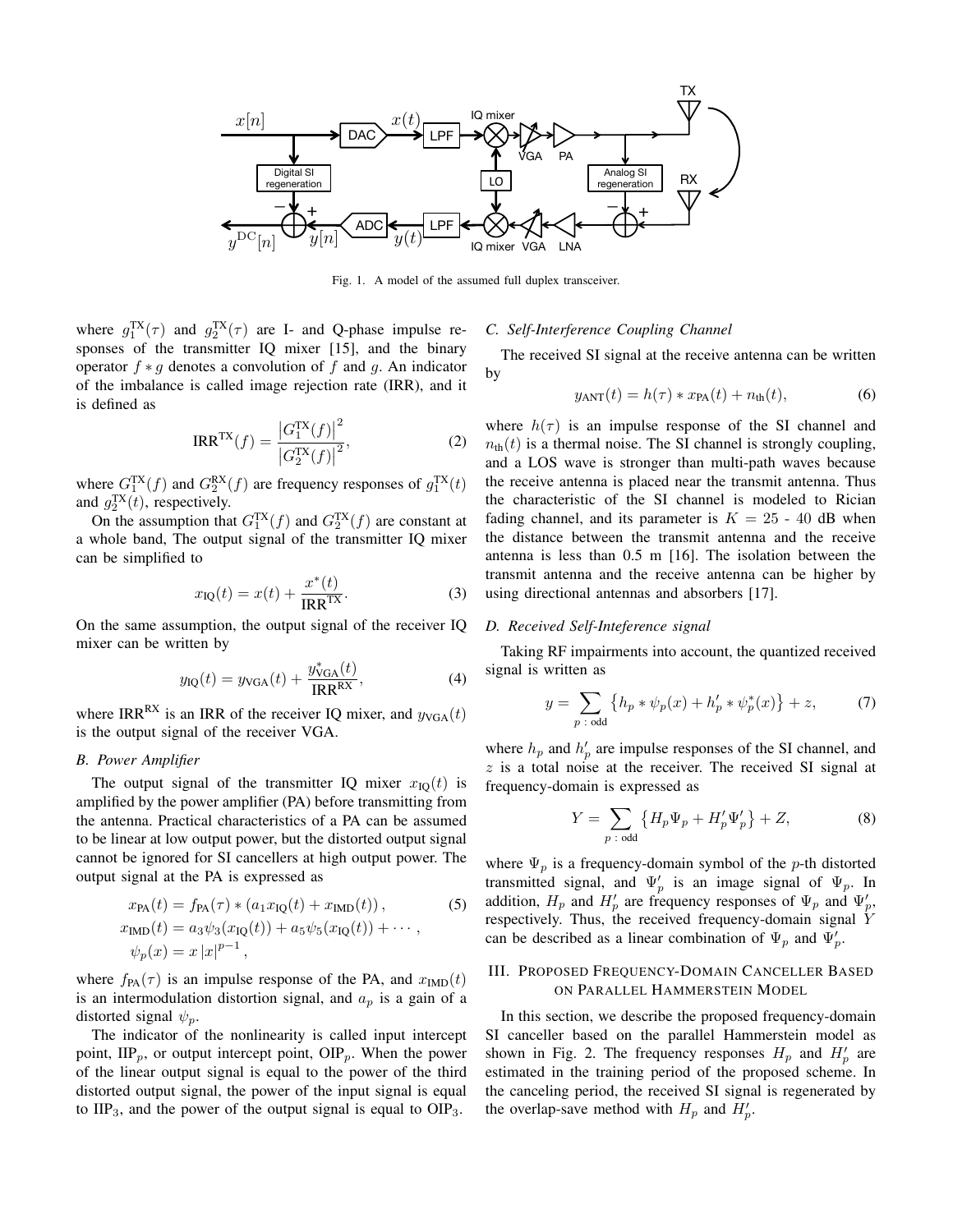

<span id="page-2-0"></span>Fig. 2. Proposed SI canceller.



<span id="page-2-1"></span>Fig. 3. Swapped training OFDM symbols.

#### *A. Generating Training Symbols*

In the training period of the proposed scheme, the transmission symbol, *xk*, is manipulated from a pure OFDM symbol to utilize effects of the cyclic prefix (CP) as shown in Fig. [3.](#page-2-1) The swapping manipulation is necessary to achieve high SI cancellation, because there are no discontinuities in an OFDM symbol, and they appear between symbols. Additionally, *Hp,k*, which is the frequency response of  $\psi_p(x_k)$ , can be estimated with high accuracy by the CP.

The first step of generating training symbols is to modulate training bits to  $X_k$  by QAM and to convert them to a timedomain symbol  $x_k^{\text{FFT}}$ , such that

$$
x_k^{\text{FFT}} = \text{IFFT}\{X_k\},\tag{9}
$$

where the operator IFFT*{·}* is the inverse fast Fourier transform operator.

In the second step of generating, the first half of  $x_{2k}^{\text{FFT}}$  is swapped to the first half of  $x_{2k+1}^{\text{FFT}}$ , such that

$$
x_{2k}^{\text{SWP}} = \left\{ x_{2k+1, [0...N_{\text{FFT}}/2]}^{\text{FFT}}, x_{2k, [N_{\text{FFT}}/2...N_{\text{FFT}}]}^{\text{FFT}} \right\},\tag{10}
$$

$$
x_{2k+1}^{\text{SWP}} = \left\{ x_{2k, [0...N_{\text{FFT}}/2]}^{\text{FFT}}, x_{2k+1, [N_{\text{FFT}}/2...N_{\text{FFT}}]}^{\text{FFT}} \right\}, \quad (11)
$$

where  $N_{\text{FFT}}$  is the FFT size of OFDM, and  $s_{[n...m]}$  is equal to  $\{s[n], s[n+1], \cdots, s[m-1]\}$ . By this manipulation, discontinuities are produced in OFDM symbols without destructing the CP structure, and the parameter estimator of the proposed method can estimate discontinuities of the SI signal with high accuracy. Furthermore, the number of swapped OFDM training symbols can be less than pure OFDM training symbols because side lobes increased by discontinuities become the minority in all power of the SI signal.

In the final step of generating training symbols,  $x_k^{\text{SWP}}$  is used  $N_{SWP}$  times as a transmission symbol  $x_k^{\text{Tr}}$ , and pure OFDM symbol  $x_k^{\text{FFT}}$  is used as a transmission signal after transmitting  $x_k^{\text{SWP}}$  as written by

$$
x_k^{\text{Tr}} = \begin{cases} x_k^{\text{SWP}} & \text{for } k < N_{\text{SWP}},\\ x_k^{\text{FFT}} & \text{for } k \ge N_{\text{SWP}}. \end{cases} \tag{12}
$$

Then, the transmission symbols  $x_k^{\text{Tr}}$  and  $N_{\text{CP}}$ -sized CP are jointed as [\(13](#page-2-2)) and transmitted.

<span id="page-2-2"></span>
$$
x_k[n] = \text{AddCP}\left\{x_k^{\text{Tr}}\right\}.
$$
 (13)

$$
\text{AddCP}\left\{z\right\} = \left\{z_{\left[N_{\text{FFT}}-N_{\text{CP}}\ldots N_{\text{FFT}}\right]}, z\right\}.
$$
 (14)

## *B. Frequency-Domain Training*

On the proposed method, the frequency response of the SI channel can be estimated by well-known adaptive algorithms in frequency-domain scheme, and they estimate the frequency response of the SI channel at each discrete frequency, *f*, independently. Least squares (LS), recursive LS (RLS) and normalized least mean squares (NLMS) algorithms applied to the proposed scheme are shown in the following.

*1) Least squares parameter estimation:*

LS algorithm is one of the most fundamental parameter estimation algorithms. At digital baseband, the received signal can be expressed as

$$
Y_k[f] = \text{FFT} \{ y_{k,[N_{\text{CP}}...N_{\text{CP}}+N_{\text{FFT}}]} \} [f] \tag{15}
$$
  
=  $H_{1,k}[f] \Psi_{1,k}[f] + H_{2,k}[f] \Psi_{2,k}[f]$ 

$$
+\cdots+H_{P,k}[f]\Psi_{P,k}[f]+Z_{k}[f], \qquad (16)
$$

$$
\Psi_{p,k} = \begin{cases}\n\text{FFT}\left\{\psi_p\left(x_k^{\text{Tr}}\right)\right\}, & \text{for odd } p, \\
\text{FFT}\left\{\psi_{p-1}^*\left(x_k^{\text{Tr}}\right)\right\}, & \text{for even } p,\n\end{cases} \tag{17}
$$

where  $y_k$  is the *k*-th received symbol and  $Z_k[f]$  is total noise at the receiver.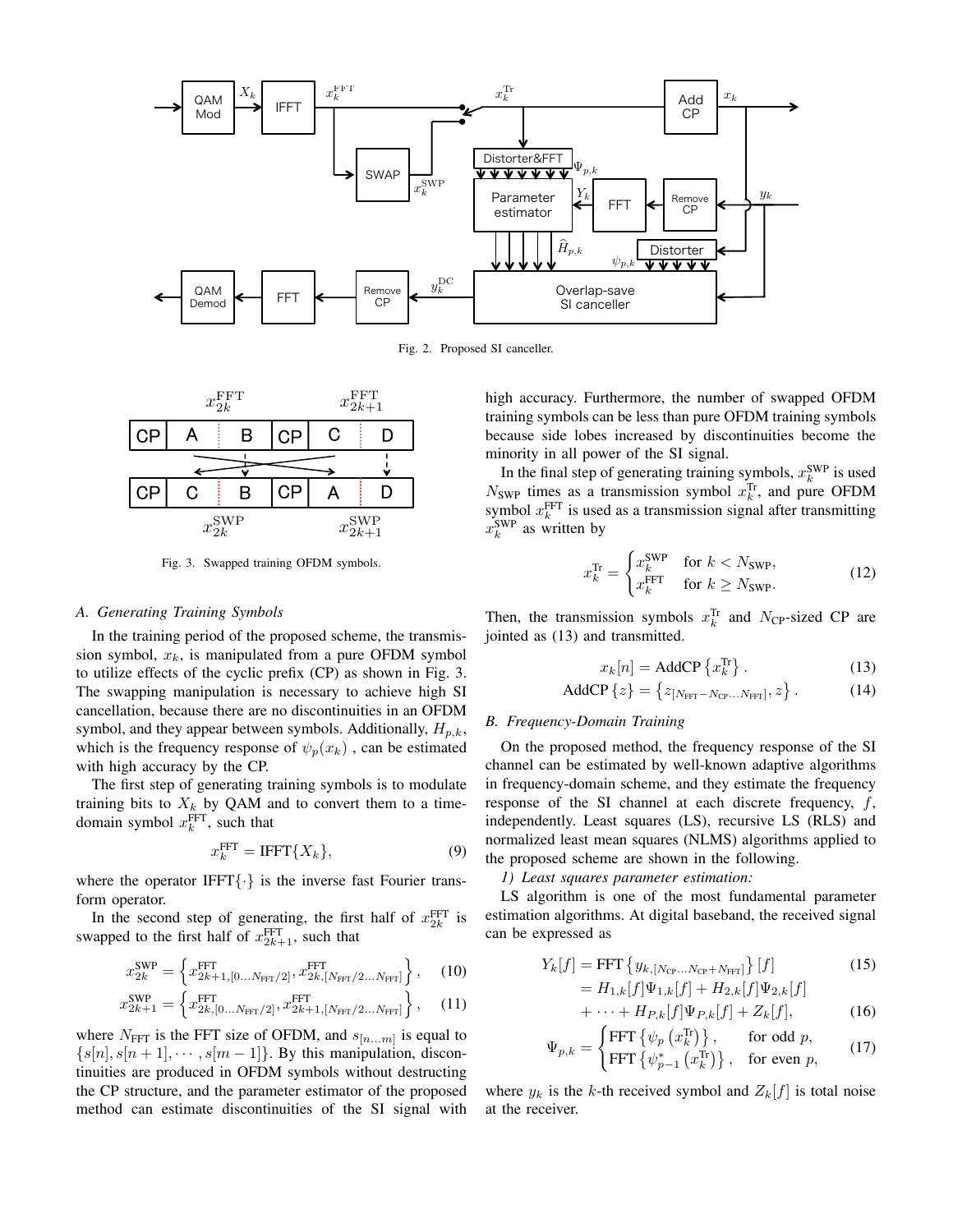To apply LS algorithm for estimating the frequency response,  $H_{p,k}[f]$  is assumed to be static and equal to  $H_p[f]$ . Additonally, we introduce vector-matrix notations,  $\mathbf{Y}[f], \mathbf{\Psi}[f]$ and  $H[f]$ , such that

$$
\mathbf{Y}[f] = \begin{bmatrix} Y_0[f] \ Y_1[f] \cdots Y_{N_{\text{Tr}}-1}[f] \end{bmatrix}^T, \qquad (18)
$$

$$
\begin{bmatrix} \Psi_{1,0}[f] & \Psi_{2,0}[f] & \cdots & \Psi_{P,0}[f] \end{bmatrix}
$$

$$
\Psi[f] = \begin{bmatrix} \Psi_{1,0}[f] & \Psi_{2,0}[f] & \cdots & \Psi_{P,0}[f] \\ \Psi_{1,1}[f] & \Psi_{2,1}[f] & \cdots & \Psi_{P,1}[f] \\ \vdots & \vdots & \ddots & \vdots \\ \Psi_{1,N_{\text{Tr}}-1}[f] \Psi_{2,N_{\text{Tr}}-1}[f] & \cdots & \Psi_{P,N_{\text{Tr}}-1}[f] \end{bmatrix}, (19)
$$
\n
$$
\mathbf{H}[f] = [H_1[f] \cdots H_p[f] \cdots H_P[f]]^T, \qquad (20)
$$

 $\cdots$   $H$ <sub> $P$ </sub> $|J|$ , *,* (20) where  $N_{\text{Tr}}$  is the number of training symbols, and *P* is the

number of basis functions. By using vector-matrix notations,  $\mathbf{Y}[f]$  can be expressed as

$$
\mathbf{Y}[f] = \mathbf{\Psi}[f]\mathbf{H}[f] + \mathbf{Z}[f],\tag{21}
$$

where  $\mathbf{Z}[f]$  consists of  $Z_k[f]$ . Then, the LS-estimated frequency responses are expressed as

$$
\widehat{\mathbf{H}}[f] = \left[\widehat{H}_1[f] \widehat{H}_2[f] \cdots \widehat{H}_P[f]\right]^T
$$

$$
= \left(\mathbf{\Psi}^H[f] \mathbf{\Psi}[f]\right)^{-1} \mathbf{\Psi}^H[f] \mathbf{Y}[f]. \tag{22}
$$

## *2) Recursive least squares parameter estimation:*

LS algorithm requires matrix inversion or singular value decomposition (SVD). On the other hand, recursive LS algorithm can recursively estimate parameters which minimize least square errors without matrix inversion and SVD. On the proposed scheme, RLS algorithm is expressed as

<span id="page-3-0"></span>
$$
\Psi_k[f] = \left[\Psi_{1,k}[f] \ \Psi_{2,k}[f] \cdots \Psi_{P,k}[f]\right]^T,\tag{23}
$$

$$
\mathbf{H}_k[f] = \mathbf{H}_{k-1}[f] + E_k[f]\mathbf{G}_k[f],\tag{24}
$$

$$
E_k[f] = Y_k[f] - \Psi_k^T[f] \mathbf{H}_{k-1}[f],
$$
\n
$$
\mathbf{P}_{k-1}[f] \Psi_k^*[f]
$$
\n(25)

$$
\mathbf{G}_k[f] = \frac{\mathbf{P}_{k-1}[f]\mathbf{\Psi}_k^*[f]}{\lambda + \mathbf{\Psi}_k^T[f]\mathbf{P}_{k-1}[f]\mathbf{\Psi}_k^*[f]},\tag{26}
$$

$$
\mathbf{P}_{k}[f] = \lambda^{-1} \left\{ \mathbf{P}_{k-1}[f] - \mathbf{G}_{k}[f] \mathbf{\Psi}_{k}^{T}[f] \mathbf{P}_{k-1}[f] \right\}, (27)
$$

where  $\Psi_k[f]$  is the *k*-th input signal vector of an RLS adaptive filter at a discrete frequency, f, and  $\mathbf{H}_k[f]$  is the k-th estimated frequency response at  $f$ , and  $\lambda$  is called forgetting factor. Furthermore,  $\mathbf{H}_k[f]$  and  $\mathbf{P}_k[f]$  are initialized to 0 and  $\delta^{-1}\mathbf{I}$ where  $\delta$  is very small positive value. The total number of multiplications of complex value for computing ([23\)](#page-3-0)-([27\)](#page-3-0) is  $4P^2 + 4P$ .

## *3) Normalized least mean squares parameter estimation:*

NLMS parameter estimation algorithm has much lower computation cost and complexity than RLS algorithm. NLMS algorithm is expressed as

<span id="page-3-1"></span>
$$
\widehat{\mathbf{H}}_k[f] = \widehat{\mathbf{H}}_{k-1}[f] + \frac{\mu}{Q_k[f]} E_k[f] \Psi_k^*[f],\tag{28}
$$

$$
E_k[f] = Y_k[f] - \mathbf{\Psi}_k^T[f] \mathbf{H}_{k-1}[f],\tag{29}
$$

$$
Q_k[f] = (1 - \alpha)Q_{k-1}[f] + \alpha \Psi_k^H[f] \Psi_k[f], \qquad (30)
$$

where  $\mu$  and  $\alpha$  are positive constant values, and  $\Psi_k[f]$  and  $\mathbf{H}_k[f]$  are the same values as for RLS. The total number of multiplications of complex values for computing [\(28](#page-3-1))-[\(30](#page-3-1)) is 2*P*, and it is *N* times faster than the time-domain NLMS, where *N* is the number of taps of a time-domain FIR filter.

#### *C. Time-Domain Canceling Using Frequency Response*

In this section, we describe the overlap-save method for the proposed scheme on time-domain using  $\mathbf{H}_{p,k}[f]$ without conversion to impulse responses. When a signal *x* is periodic,  $(h * x)$  is known as a circular convolution and it can be computed efficiently with FFT algorithm by **IFFT**  $\{FFT\{x\}$  FFT $\{h\}\}\$ . In general, this algorithm is not used to regenerating SI signals because the transmitted signal is not periodic. For this reason, SI signals are regenerated by the overlap-save method [\[18](#page-5-13)] expressed as

$$
\psi_{p,i}^{\text{RG}}[n] = \text{IFFT}_{2N_{\text{FFT}}} \left\{ \Psi_{p,i}^{\text{RG}} \right\} [N_{\text{FFT}} - N_{\text{CP}} + n],\tag{31}
$$

$$
\Psi_{p,i}^{\text{RG}} = \begin{cases} H_{p,k} \text{FFT}_{2N_{\text{FFT}}} \left\{ \psi_p(x_i^c) \right\}, & \text{for odd } p, \\ H_{p,k} \text{FFT}_{2N_{\text{FFT}}} \left\{ \psi_{p-1}^*(x_i^c) \right\} & \text{for even } p, \end{cases}
$$
 (32)

$$
x_i^c = \{x_{i-1,[2N_{\rm CP}...N_{\rm CP}+N_{\rm FFT}]}, x_i\}
$$
 (33)

where  $\psi_{p,i}^{\text{RG}}[n]$  is the *p*-th distorted *i*-th regenerated OFDM symbol of the SI signal, and  $\text{FFT}_M \{\cdot\}$ ,  $\text{IFFT}_M \{\cdot\}$  are Msized FFT and inverse FFT, respectively. Finally, the digital SI canceled signal can be written by

$$
y_i^{DC}[n] = y_i[n] - \sum_{p=1}^{P} \psi_{p,i}^{RG}[n].
$$
 (34)

#### *D. Computational Cost and Complexity*

We describe the derivation process of computational cost and complexity of the proposed scheme in the following.

In the training period of the proposed scheme, received OFDM symbols are decomposed to discrete frequency components by FFT after removing CPs. This process requires  $\frac{1}{2}N_{\text{FFT}}\log_2 N_{\text{FFT}}$  times multiplications of two complex numbers per symbol. The transmitted symbols before adding CPs are distorted by  $\psi_p(\cdot)$  and also decomposed to discrete frequency components by FFT, where  $\psi_p(\cdot)$  can be computed a priori and implemented by a lookup table. The total computational cost of transforming received and transmitted symbols to frequency-domain is  $\frac{1}{4}(P+2)N_{\text{FFT}}\log_2 N_{\text{FFT}}$  per symbol because FFT  $\{\psi_p^*(x)\}$  can be computed by frequency-inversion and conjugation of FFT  $\{\psi_p(x)\}\$ . In the next step of the training period, the proposed scheme estimates  $H_{p,k}[f]$  from  $Y_k[f]$ and Ψ*p,k*[*f*]. NLMS algorithm and RLS algorithm require 2*P* and  $4P^2 + 4P$  complex multiplications per discrete frequency per symbol, respectively. Thus, the whole computational cost of the training period is  $\frac{1}{4}(P+2)N_{\text{FFT}}\log_2 N_{\text{FFT}} + AN_{\text{FFT}}$ per symbol, where *A* is  $2\overrightarrow{P}$  (NLMS used) or  $4P^2 + 4P$  (RLS used).

In the canceling period, the overlap-save method is used *P* times on the proposed scheme. By the same trivial technique for computing FFT  $\{\psi_p^*(x)\}$ , this process requires  $\frac{3}{2}PN_{\text{FFT}}(\log_2 N_{\text{FFT}} + 1)$  complex-multiplications per symbol since one time overlap-save method can be computed by 2*N*<sub>FFT</sub>-sized FFT, IFFT, and multiplications.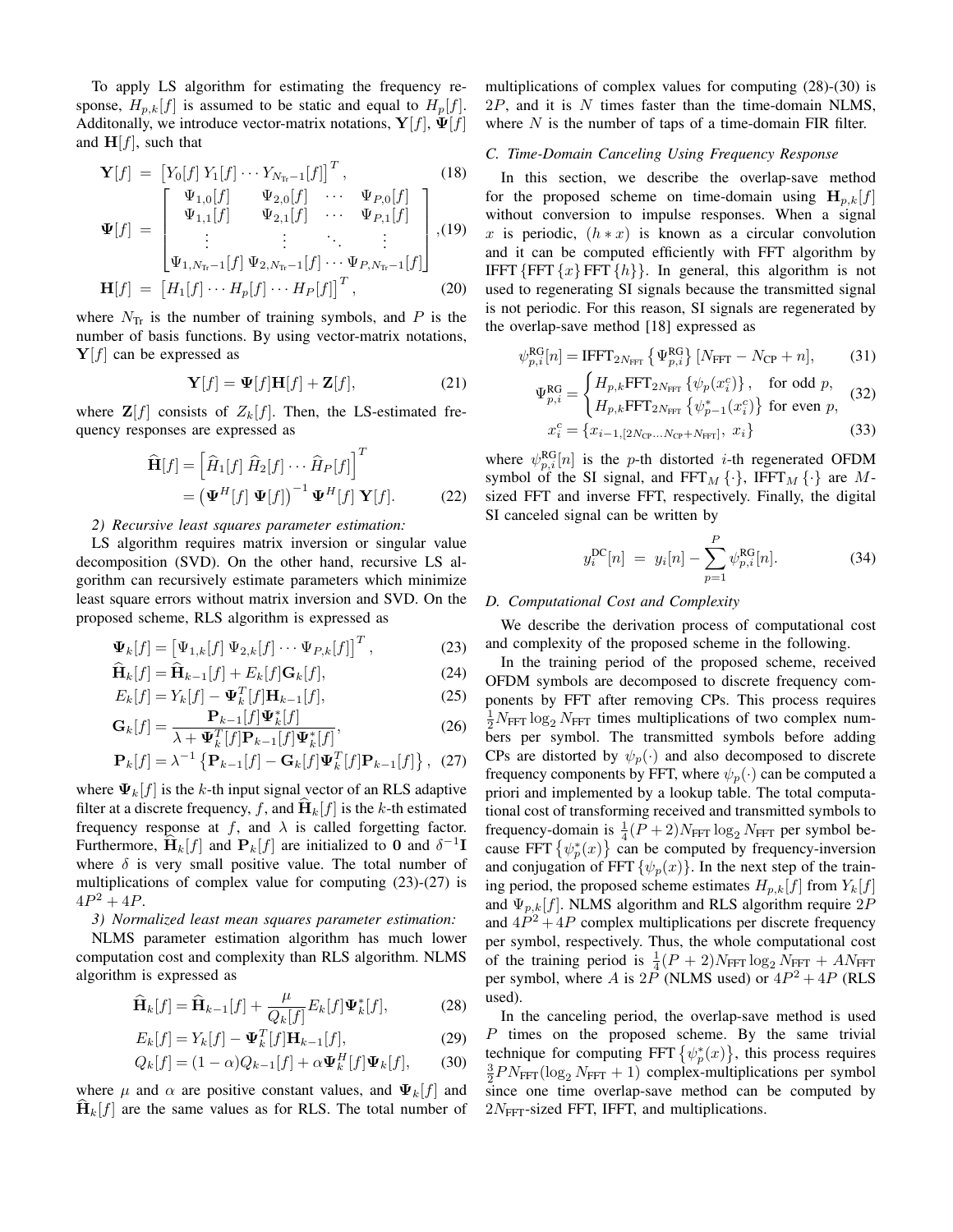TABLE I SIMULATION SPECIFICATIONS

<span id="page-4-0"></span>

| Value                                          |  |  |
|------------------------------------------------|--|--|
| 4                                              |  |  |
| <b>OFDM</b>                                    |  |  |
| 160AM                                          |  |  |
| 256                                            |  |  |
| 52                                             |  |  |
| 64 samples                                     |  |  |
| 80M samples/sec                                |  |  |
| Uniform-random data                            |  |  |
| Rayleigh fading                                |  |  |
| 64 samples                                     |  |  |
| 15dBm                                          |  |  |
| varied                                         |  |  |
| 3                                              |  |  |
| $17$ dBm                                       |  |  |
| 27 dB                                          |  |  |
| 4 dB                                           |  |  |
| 14 bits                                        |  |  |
| ${x, x^*, x x ^2, x^* x ^2, x x ^4, x^* x ^4}$ |  |  |
|                                                |  |  |

## IV. PERFORMANCE SIMULATIONS

In this section, we evaluate the performance of the proposed scheme by equivalent baseband signal simulations of a full-duplex transceiver as shown in Fig. [1.](#page-1-0) The simulation parameters are presented as TABLE [I](#page-4-0), which are based on [\[7](#page-5-14)]. In this simulations, the dynamic range of the receiver ADC is about 79 dB [\[19](#page-5-15)]. The imbalance of IQ mixers is realized by adding an image signal, and the coefficients of nonlinearity of the PA are predetermined based on IIP. The parameters of both RLS algorithm and LMS algorithm are set to the optimal coefficients which can achieve the best steady-state cancellation performance in each canceller. This scenario ensures that the results show the true performance of each canceller. Additionally, in this simulations, the SI cancellation rate is defined as

$$
\text{Cancellation} = \frac{\mathbb{E}\left[|y|^2\right]}{\mathbb{E}\left[|y^{\text{DC}}|^2\right]},\tag{35}
$$

where  $\mathbb{E}[s]$  denotes the expected value of *s*.

#### *A. Cancellation Performance*

Fig. [4](#page-5-16) shows the cancellation performance of both the proposed frequency-domain parallel Hammerstein based method (FH) and time-domain parallel Hammerstein based method (PH) [\[8](#page-5-17)]. In addition, the parameters of both cancellers are optimized by LS algorithm, and the self-interference and noise power ratio (INR) varies from 20 dB to 80 dB, where INR is defined as

$$
INR = \frac{\mathbb{E}\left[G_{\text{LNA}}^2 \left|\left(h(\tau) - h_{\text{RF}}(\tau)\right) * x_{\text{PA}}(t)\right|^2\right]}{\mathbb{E}\left[\left|n_{\text{LNA}}(t)\right|^2\right]},\qquad(36)
$$

where  $h_{RF}(\tau)$  is the impulse response of the RF SI canceller, and  $G_{\text{LNA}}$  is the gain of the receiver LNA, and  $n_{\text{LNA}}(t)$  is a total noise of the output signal of the receiver LNA. In the situation of Fig. [4](#page-5-16), the number of training symbols,  $N_{\text{Tr}}$ , is

60 and swapped trainning symbols,  $N_{SWP}$ , is  $\infty$ , and both SI cancellers can be assumed to be trained completely. The cancellation performance of the proposed scheme is similar to the time-domain method, and they achieve perfect cancellation of the SI signal when INR is below 60 dB even under worse IRR. Thus, the proposed method has a comprehensive cancellation capability as same as the time-domain method. When INR is higher than 70 dB, SI cancellation is saturated because linear combinations of the basis functions of TABLE [I](#page-4-0) cannot represent the received SI signal completely. The complete set of basis functions are discussed in [\[20](#page-5-18)], and in our future work, we apply them to the proposed method.

In Fig. [5](#page-5-19), the convergence of both cancellers with NLMS and RLS algorithm is shown at INR = 50 dB and  $N_{SWP} = \infty$ . The proposed scheme with RLS algorithm achieves about 49 dB SI cancellation with three or four training symbols, and the time-domain scheme achieves about 49 dB SI cancellation with 28 training symbols. Hence, convergence speed of the frequency-domain scheme with RLS algorithm is faster than the time-domain scheme because the time-domain signals are strongly colored. Generally, convergence speed of an adaptive algorithm decreases with colored input signals. On the other hand, the input signal of the RLS adaptive filter of the frequency-domain scheme has flat spectrum and weak correlation between their elements. For this reason, the timedomain scheme needs nine times more training symbols than the frequency-domain scheme. When NLMS algorithm is used, the frequency-domain scheme provides about 49 dB SI cancellation with 38 training symbols, but the time-domain scheme cannot reach 40 dB for the first 60 symbols. This is due to the same reason for the RLS case.

Fig. [6](#page-5-20) shows the convergence of the frequency-domain scheme with RLS algorithm when  $N_{SWP}$  is changed from 0 to 4. The proposed scheme cannot achieve 50-dB SI cancellation at  $N_{SWP}$  < 3, and the result at  $N_{SWP} = 4$  is similar to the case of  $N_{SWP} = \infty$  shown in Fig. [5.](#page-5-19) Consequently, the sufficient number of  $N_{\text{SWP}}$  is four to achieve high SI cancellation.

#### *B. Computational Complexity and Cost*

TABLE [II](#page-5-21) shows computational complexity and cost of the time-domain parallel Hammerstein based SI canceller and the proposed frequency-domain parallel Hammerstein based SI canceller when the parameters are the same as simulation evaluations. At deriving complexity, the number of basis functions, *P*, and the number of taps of a time-domain FIR filter, *N*, are assumed to be variables, and other parameters are treated as constant. Besides, the number of operations is calculated as multiplications of two complex numbers. The proposed scheme with RLS algorithm is about  $4.02 \times 10^3$  times faster than the time-domain scheme with RLS algorithm and about 5*.*22 times faster than the time-domain scheme with NLMS algorithm at the training period. In addition, at the canceling period, the proposed scheme is about 5*.*93 times faster than the time-domain scheme.